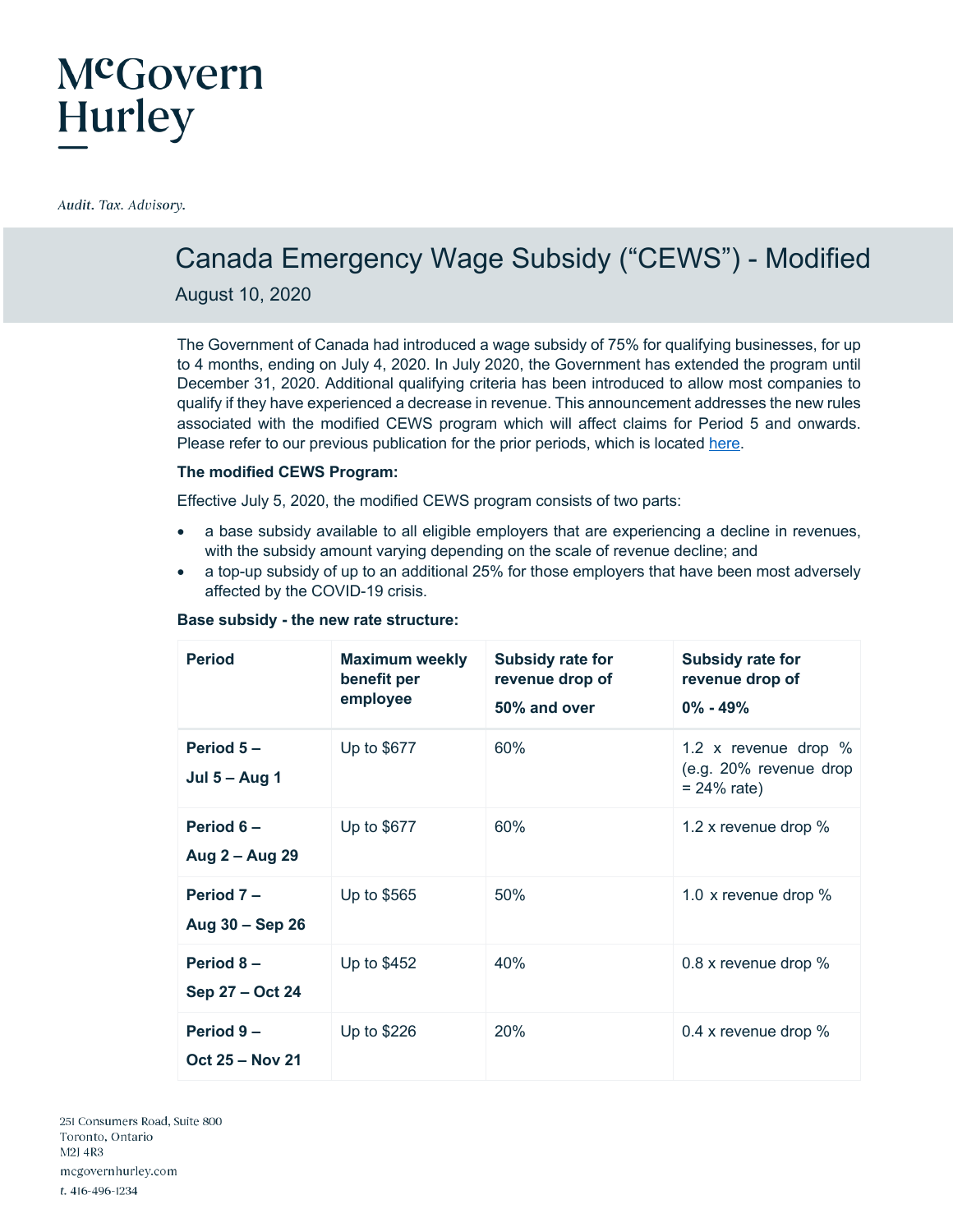#### **Safe harbour rule:**

For Periods 5 and 6, an eligible employer would be entitled to a CEWS rate not lower than the rate that they would be entitled to if their entitlement were calculated under the CEWS rules that were in place for Periods 1 to 4. This means that in Periods 5 and 6, an eligible employer with a revenue decline of 30% or more in the relevant reference period would receive a CEWS rate of at least 75% or potentially an even higher (to a maximum of 85%) CEWS rate using the new rules outlined on this announcement.

For details on Periods 1 to 4, please refer to our previous publication.

| 3-month average revenue drop | <b>Top-up CEWS</b><br>rate | <b>Top-up calculation</b><br>1.25 x (3 month revenue drop $-50\%$ ) |
|------------------------------|----------------------------|---------------------------------------------------------------------|
| 70% and over                 | 25%                        | $1.25 \times (70\% - 50\%) = 25\%$                                  |
| 65%                          | 18.75%                     | $1.25 \times (65\% - 50\%) = 18.75\%$                               |
| 60%                          | 12.5%                      | $1.25 \times (60\% - 50\%) = 12.5\%$                                |
| 55%                          | 6.25%                      | $1.25 \times (55\% - 50\%) = 6.25\%$                                |
| 50% and under                | 0%                         | $1.25 \times (50\% - 50\%) = 0\%$                                   |

**Top-up subsidy (3-month average revenue drop) - the rate structure:**

The overall CEWS rate would be equal to the top-up CEWS rate plus the base CEWS rate. For example, for Period 5 or 6, if a company has 70% or more revenue drop in the preceding 3 months and at least 50% revenue drop compared to the prior reference period, that company should be eligible for 85% wage subsidy rate and \$960 per employee calculated as follows:

Base subsidy maximum for more than 50% revenue drop = 60%

Top-up subsidy maximum for more than 70% revenue drop = 25%

Total CEWS rate = 85%

Maximum remuneration per employee per week = \$1,129

Subsidy amount per employee per week = \$960 [\$1,129 x 85% rate]

See table below on the combined base CEWS and the top-up CEWS for Period 5 and 6 with the average revenue drop in the preceding 3 months.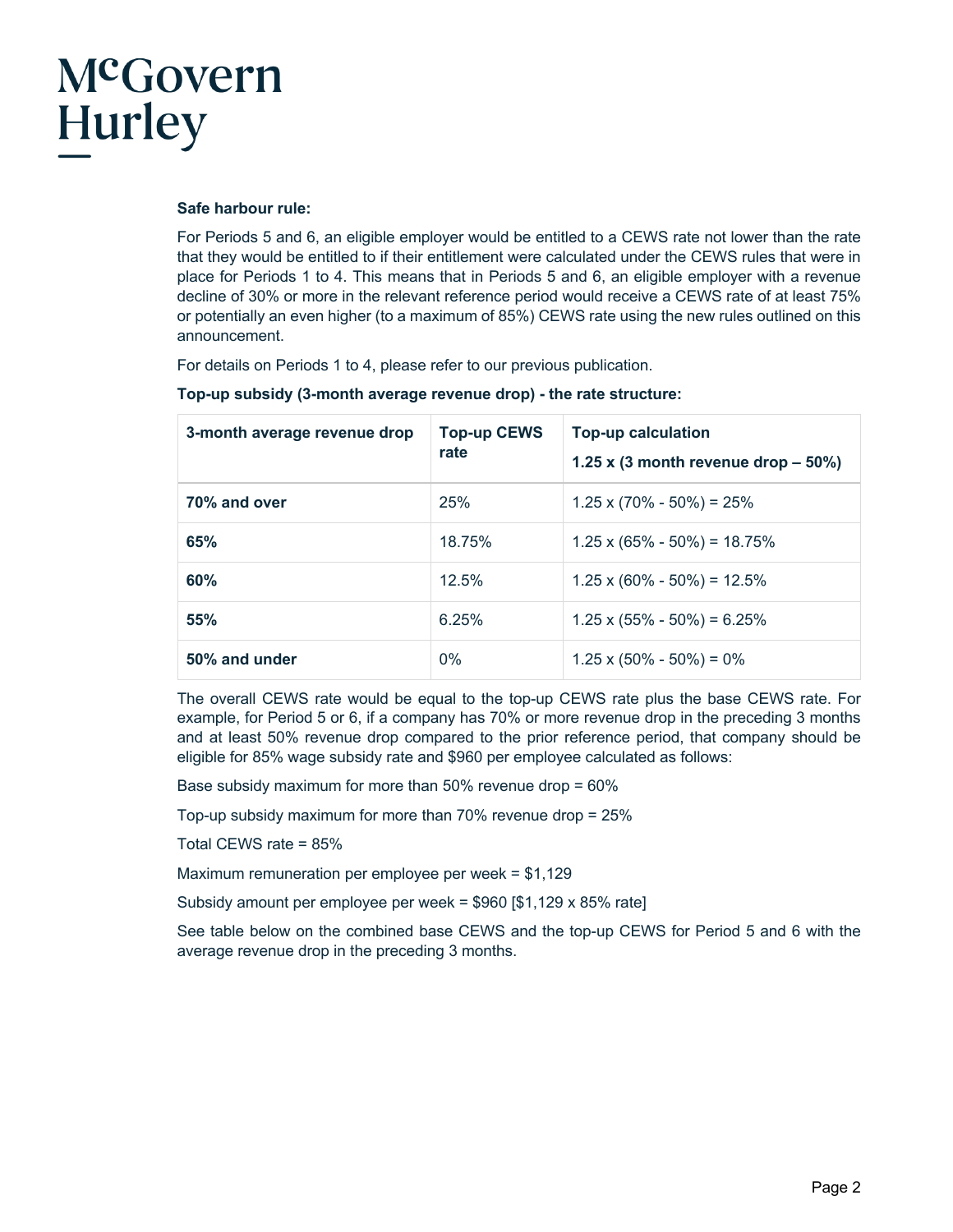#### **Rate calculation for combined base CEWS and top-up CEWS for Period 5 and 6\*:**

|                                                                                          | <b>Preceding 3-month</b><br>average revenue<br>drop of 70% or more<br>(e.g. 70% revenue<br>drop) | <b>Preceding 3-month</b><br>average revenue<br>drop of 50% - 69%<br>(e.g. 60% revenue<br>drop)                                    | <b>Preceding 3-month</b><br>average revenue<br>drop of 0% - 49%<br>(e.g. 20% revenue<br>drop) |
|------------------------------------------------------------------------------------------|--------------------------------------------------------------------------------------------------|-----------------------------------------------------------------------------------------------------------------------------------|-----------------------------------------------------------------------------------------------|
| <b>Current 1-month</b><br>revenue drop of 50%<br>or more<br>(e.g. 50% revenue<br>drop)   | 85%<br>(60% base CEWS +<br>$25%$ top-up)                                                         | 75%*<br>(60% base CEWS +<br>$1.25 \times (60\% - 50\%) =$<br>$12.5\%$ top-up) =<br>72.5%                                          | $75%$ *<br>(60% base CEWS +<br>0% top-up) = $60\%$                                            |
| <b>Current 1-month</b><br>revenue drop<br>between 0% - 49%<br>(e.g. 20% revenue<br>drop) | 49%<br>$(1.2 \times 20\%$ revenue<br>$drop = 24\%$ base<br>$CEWS + 25\%$ top-up)                 | 36.5%<br>$(1.2 \times 20\%$ revenue<br>$drop = 24\%$ base<br>$CEWS + 1.25 \times 60\%$<br>revenue drop $-50\% =$<br>12.5% top-up) | 24%<br>$(1.2 \times 20\%$ revenue<br>$drop = 24\%$ base<br>$CEWS + 0\%$ top-up)               |
| No revenue drop<br>(e.g. 0% revenue<br>drop)                                             | 25%<br>(0% base CEWS +<br>25% top-up).                                                           | 12.5%<br>(0% base CEWS +<br>1.25 x 60% revenue<br>$drop - 50\% = 12.5\%$<br>top-up)                                               | nil.                                                                                          |

\*Note: due to the safe harbour rule, if you have at least 30% revenue drop for the current 1-month revenue drop, you should qualify for at least 75% of the subsidy.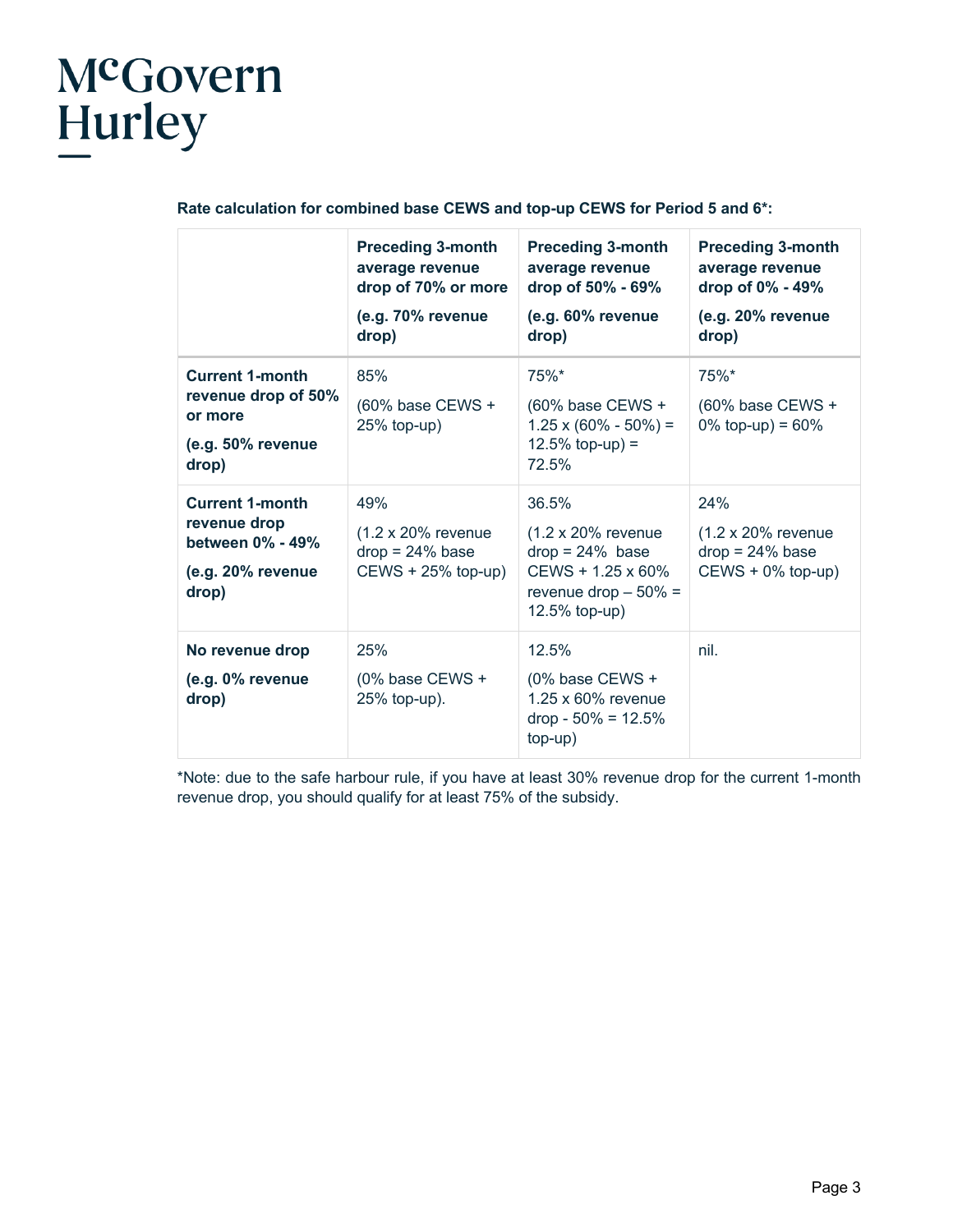#### **Base CEWS - reference periods for the drop-in-revenues test:**

For Period 5 and all subsequent periods, an eligible employer would be able to use the greater of its percentage revenue decline in the current period and that in the previous period for the purpose of determining its qualification for the base CEWS and its base CEWS rate in the current period.

|                 | <b>Claim period</b>   | <b>General approach</b>                                                   | <b>Alternative approach</b>                                      |
|-----------------|-----------------------|---------------------------------------------------------------------------|------------------------------------------------------------------|
| Period 5        | Jul 5 - Aug 1, 2020   | Jul 2020 compared to Jul<br>2019, or<br>Jun 2020 compared to Jun<br>2019  | Jul 2020 or Jun 2020<br>compared to average of<br>Jan/ Feb 2020. |
| Period 6        | Aug 2 - Aug 29, 2020  | Aug 2020 compared to Aug<br>2019, or<br>Jul 2020 compared to Jul<br>2019  | Aug 2020 or Jul 2020<br>compared to average of<br>Jan/ Feb 2020. |
| <b>Period 7</b> | Aug 30 - Sep 26, 2020 | Sep 2020 compared to Sep<br>2019, or<br>Aug 2020 compared to Aug<br>2019. | Sep 2020 or Aug 2020<br>compared to average of<br>Jan/ Feb 2020. |
| Period 8        | Sep 27 - Oct 24, 2020 | Oct 2020 compared to Oct<br>2019, or<br>Sep 2020 compared to Sep<br>2019. | Oct 2020 or Sep 2020<br>compared to average of<br>Jan/ Feb 2020. |
| Period 9        | Oct 25 - Nov 21, 2020 | Nov 2020 compare to Nov<br>2019, or<br>Oct 2020 compared to Oct<br>2019.  | Nov 2020 or Oct 2020<br>compared to average of<br>Jan/Feb 2020.  |

Employers that have elected to use the alternative approach for the first 4 periods would be able to either maintain that election for Period 5 and onward or revert to the general approach. Similarly, employers that have used the general approach for the first 4 periods would be able to either continue with the general approach or elect to use the alternative approach for Period 5 and onward. Whichever approach is chosen should apply for Period 5 and onward and would apply to the calculation of the base CEWS and the top-up CEWS.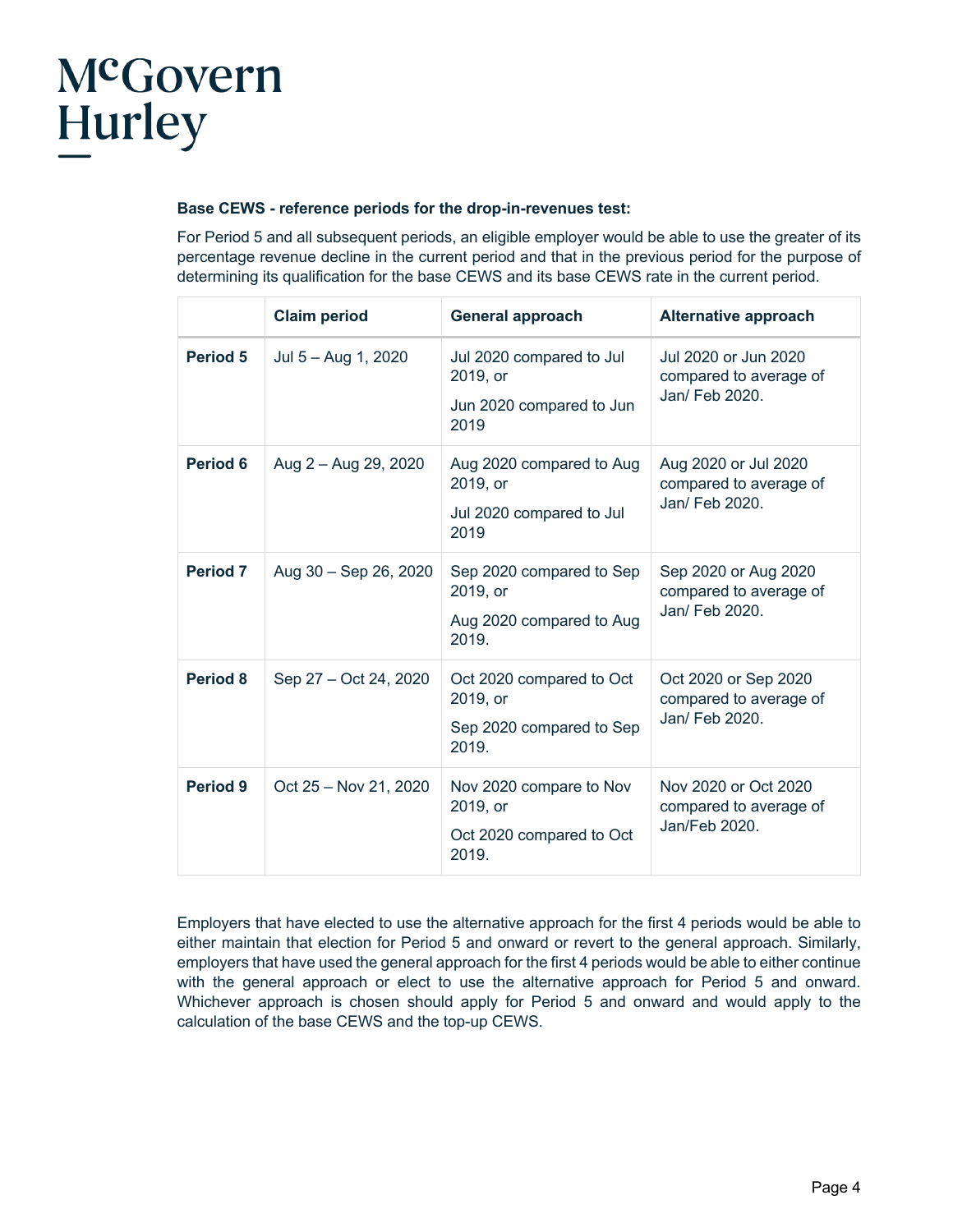#### **Top-up CEWS - reference periods for the drop-in-revenues test:**

For the purpose of the top-up CEWS, eligibility would generally be determined by the change in an eligible employer's revenues for a 3-month period.

|                 | <b>Claim period</b>   | <b>General approach</b>                         | Alternative approach*                                       |
|-----------------|-----------------------|-------------------------------------------------|-------------------------------------------------------------|
| <b>Period 5</b> | Jul $5 -$ Aug 1, 2020 | Apr to Jun 2020 compared<br>to Apr to Jun 2019  | Apr to Jun 2020 compared<br>to average of Jan/ Feb<br>2020. |
| Period 6        | Aug 2 - Aug 29, 2020  | May to Jul 2020 compared<br>to May to Jul 2019  | May to Jul 2020 compared<br>to average of Jan/ Feb<br>2020. |
| <b>Period 7</b> | Aug 30 – Sep 26, 2020 | Jun to Aug 2020 compared<br>to Jun to Aug 2019  | Jun to Aug 2020 compared<br>to average of Jan/ Feb<br>2020. |
| <b>Period 8</b> | Sep 27 – Oct 24, 2020 | Jul to Sep 2020 compared<br>to Jul to Sep 2019  | Jul to Sep 2020 compared<br>to average of Jan/ Feb<br>2020. |
| Period 9        | Oct 25 - Nov 21, 2020 | Aug to Oct 2020 compared<br>to Aug to Oct 2019. | Aug to Oct 2020 compared<br>to average of Jan/Feb<br>2020.  |

\*Alternative approach = The calculation would equal the average monthly revenue over the 3 months of the reference period divided by the average revenue for the months of January and February 2020.

#### **Other updates for the existing CEWS program:**

#### **Eligible entities:**

- Currently individuals, taxable corporations (Canadian controlled private corporations ("CCPC"), non-CCPCs), partnerships, sole proprietorships, non-profit organizations and registered charities qualify for the CEWS program and are expected to be eligible for the Period 5 and onwards. In addition, the following eligible entities have been added:
	- o Partnerships that are up to 50% owned by non-eligible members,
	- $\circ$  Non-public colleges and schools, including institutions that offer specialized services, such as arts schools, driving schools, language schools or flight schools.
	- $\circ$  Indigenous government-owned corporations that are carrying on a business, as well as partnerships where the partners are Indigenous governments and eligible employers.
	- o Registered Canadian Amateur Athletic Associations, and
	- o Registered Journalism Organizations.
- Must file an application before February 1, 2021.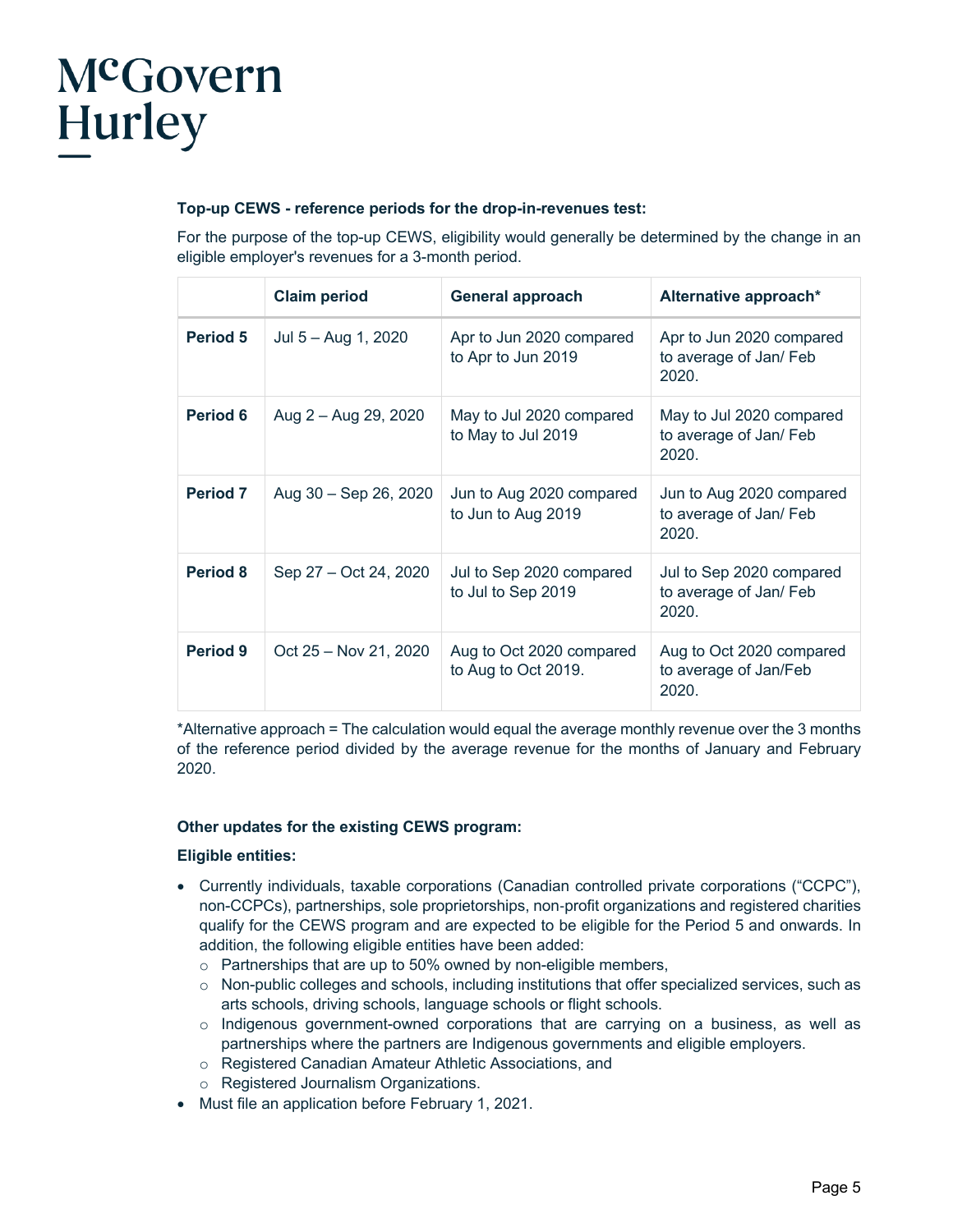#### **Furloughed Employees:**

For Periods 5 and 6, the subsidy calculation for a furloughed employee would remain the same as for Periods 1 to 4. It would be the greater of:

- For arm's-length employees, 75% of the amount of remuneration paid, up to a maximum benefit of \$847 per week; and
- 75% of the employee's pre-crisis weekly remuneration up to a maximum benefit of \$847 per week or the amount of remuneration paid, whichever is less.

Beginning in Period 7, CEWS support for furloughed employees would be adjusted to align with the benefits provided through the Canada Emergency Response Benefit (CERB) and/or Employment Insurance (EI). Effective July 5, 2020, the eligibility criteria would no longer exclude employees that are without remuneration in respect of 14 or more consecutive days in an eligibility period. For Period 5 and subsequent periods, the CEWS for furloughed employees would be available to eligible employers that qualify for either the base rate or the top-up for employees in the relevant period.

#### **Pre-crisis remuneration:**

- For active arm's-length employees, the amount of remuneration would be based solely on actual remuneration paid for the eligibility period, without reference to the pre-crisis remuneration concept used for earlier CEWS periods.
- For non-arm's length employees for Period 5 and subsequent periods, the wage subsidy would be based on the employee's weekly eligible remuneration or pre-crisis remuneration, whichever is less, up to a maximum of \$1,129.
- For Period 5 and subsequent periods, the pre-crisis remuneration of an employee would be based on the average weekly remuneration paid to the employee from January 1 to March 15, 2020 or from July 1, 2019 to December 31, 2019. In all cases, the calculation of average weekly remuneration would exclude any period of 7 or more consecutive days without remuneration. Employers can choose which period to use on an employee-by-employee basis.
- The subsidy would only be available in respect of non-arm's-length employees that were employed prior to March 16, 2020.

#### **Special situations:**

- Providing an appeal process based on the existing procedure for notices of determination that allows for an appeal to the Tax Court of Canada;
- Providing continuity rules for the calculation of an employer's drop in revenues in certain circumstances where the employer purchased all or substantially all the assets used in carrying on business by the seller;
- Allowing prescribed organizations that are registered charities or non-profit organizations to choose whether to include government-source revenue for the purpose of computing their reductions in qualifying revenue; and
- Allowing entities that use the cash method of accounting to elect to use accrual based accounting to compute their revenues for the purpose of the CEWS.